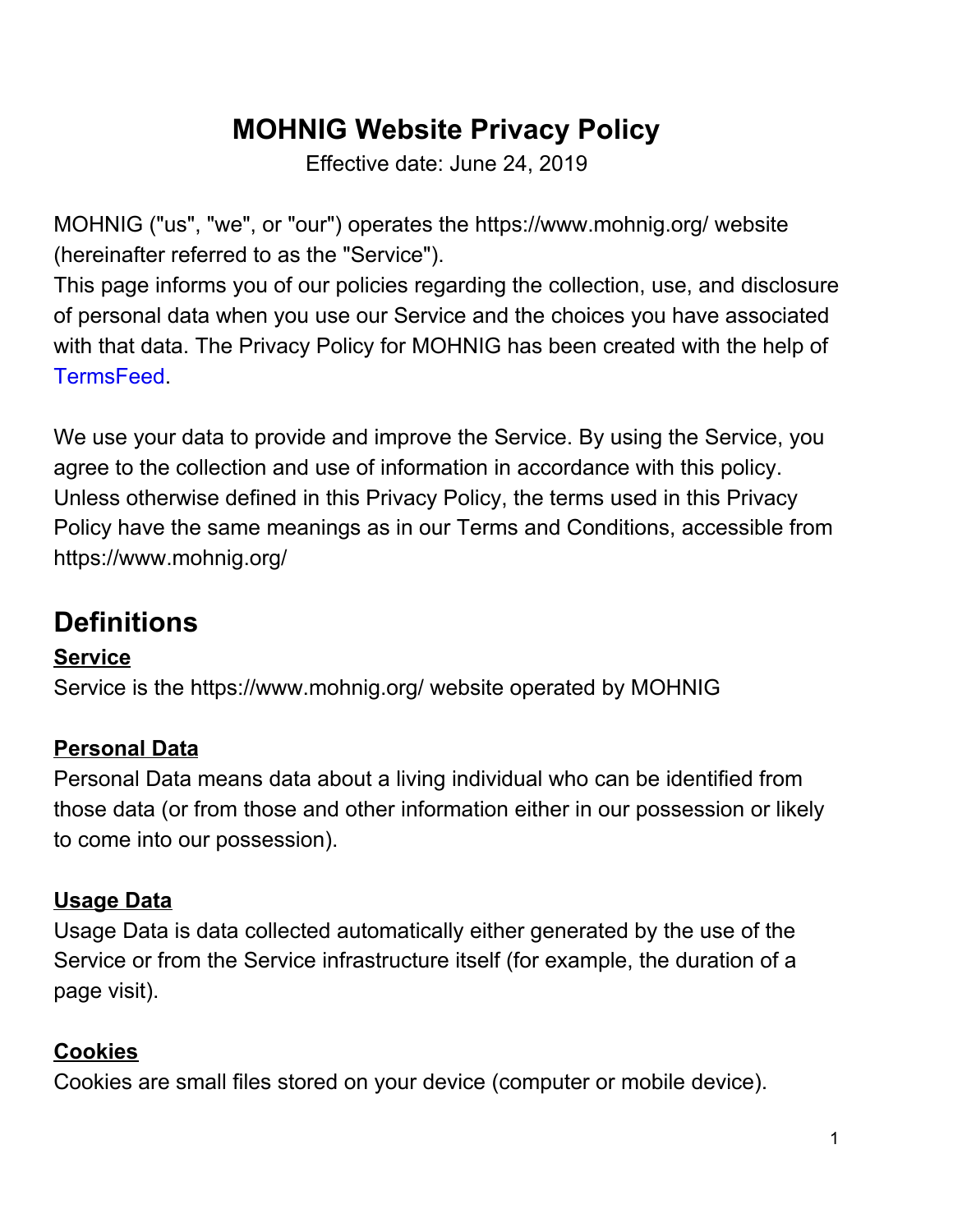## **Information Collection and Use**

We collect several different types of information for various purposes to provide and improve our Service to you.

### **Types of Data Collected:**

#### **Personal Data**

While using our Service, we may ask you to provide us with certain personally identifiable information that can be used to contact or identify you ("Personal Data"). Personally identifiable information may include, but is not limited to:

Email address First name and last name Phone number Address, State, Province, ZIP/Postal code, City Cookies and Usage Data

#### **Usage Data**

We may also collect information on how the Service is accessed and used ("Usage Data"). This Usage Data may include information such as your computer's Internet Protocol address (e.g. IP address), browser type, browser version, the pages of our Service that you visit, the time and date of your visit, the time spent on those pages, unique device identifiers and other diagnostic data.

#### **Tracking & Cookies Data**

We use cookies and similar tracking technologies to track the activity on our Service and we hold certain information.

Cookies are files with a small amount of data which may include an anonymous unique identifier. Cookies are sent to your browser from a website and stored on your device. Other tracking technologies are also used such as beacons, tags and scripts to collect and track information and to improve and analyse our Service.

You can instruct your browser to refuse all cookies or to indicate when a cookie is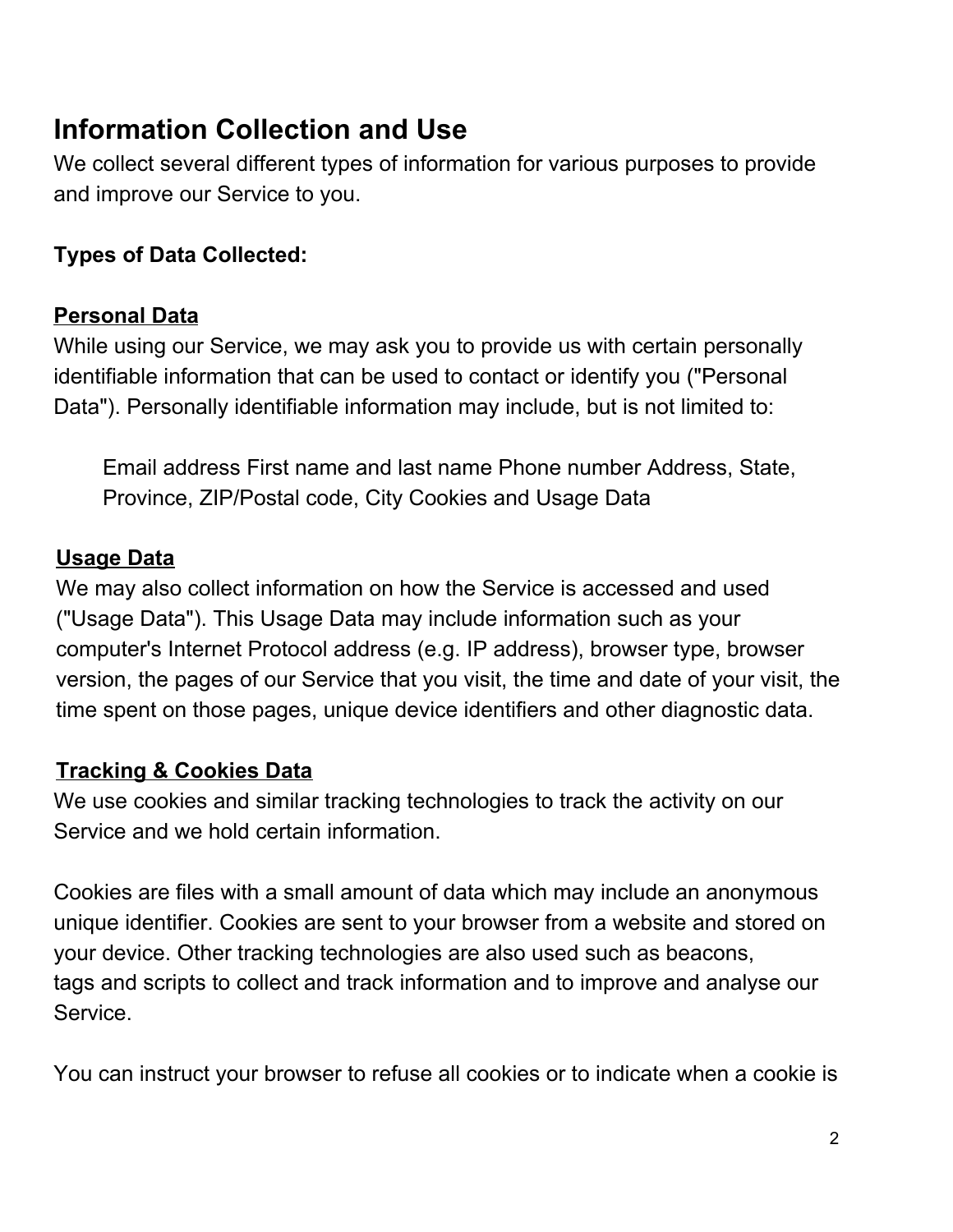being sent. However, if you do not accept cookies, you may not be able to use some portions of our Service.

Examples of Cookies we use:

**Session Cookies.** We use Session Cookies to operate our Service. **Preference Cookies.** We use Preference Cookies to remember your preferences

and various settings.

**Security Cookies.** We use Security Cookies for security purposes.

## **Use of Data**

MOHNIG uses the collected data for various purposes:

To provide and maintain the Service To notify you about changes to our Service To allow you to participate in interactive features of our Service when you choose to do so To provide customer care and support To provide analysis or valuable information so that we can improve the Service To monitor the usage of the Service To detect, prevent and address technical issues.

### **Transfer Of Data**

Your information, including Personal Data, may be transferred to - and maintained on - computers located outside of your state, province, country or other governmental jurisdiction where the data protection laws may differ than those from your jurisdiction.

If you are located outside Canada and choose to provide information to us, please note that we transfer the data, including Personal Data, to Canada and process it there.

Your consent to this Privacy Policy followed by your submission of such information represents your agreement to that transfer. MOHNIG will take all steps reasonably necessary to ensure that your data is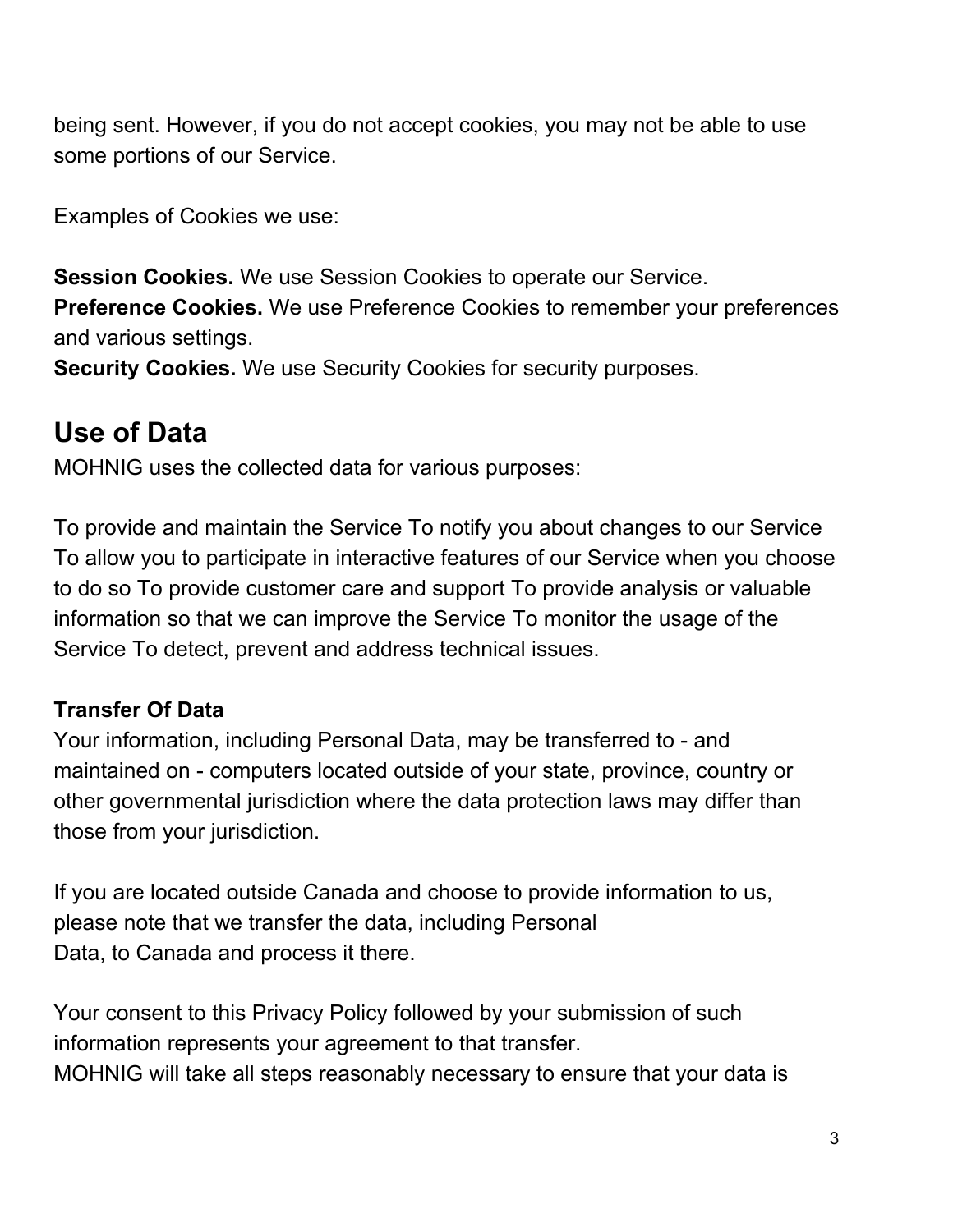treated securely and in accordance with this Privacy Policy and no transfer of your Personal Data will take place to an organization or a country unless there are adequate controls in place including the security of your data and other personal information.

# **Disclosure Of Data**

### **Legal Requirements**

MOHNIG may disclose your Personal Data in the good faith belief that such action is necessary to:

To comply with a legal obligation To protect and defend the rights or property of MOHNIG To prevent or investigate possible wrongdoing in connection with the Service To protect the personal safety of users of the Service or the public To protect against legal liability

As an European citizen, under GDPR, you have certain individual rights. You can learn more about these guides in the GDPR Guide.

### **Security of Data**

The security of your data is important to us but remember that no method of transmission over the Internet or method of electronic storage is 100% secure. While we strive to use commercially acceptable means to protect your Personal Data, we cannot guarantee its absolute security.

### **Service Providers**

We may employ third party companies and individuals to facilitate our Service ("Service Providers"), to provide the Service on our behalf, to perform Servicerelated services or to assist us in analyzing how our Service is used. These third parties have access to your Personal Data only to perform these tasks on our behalf and are obligated not to disclose or use it for any other purpose.

### **Links to Other Sites**